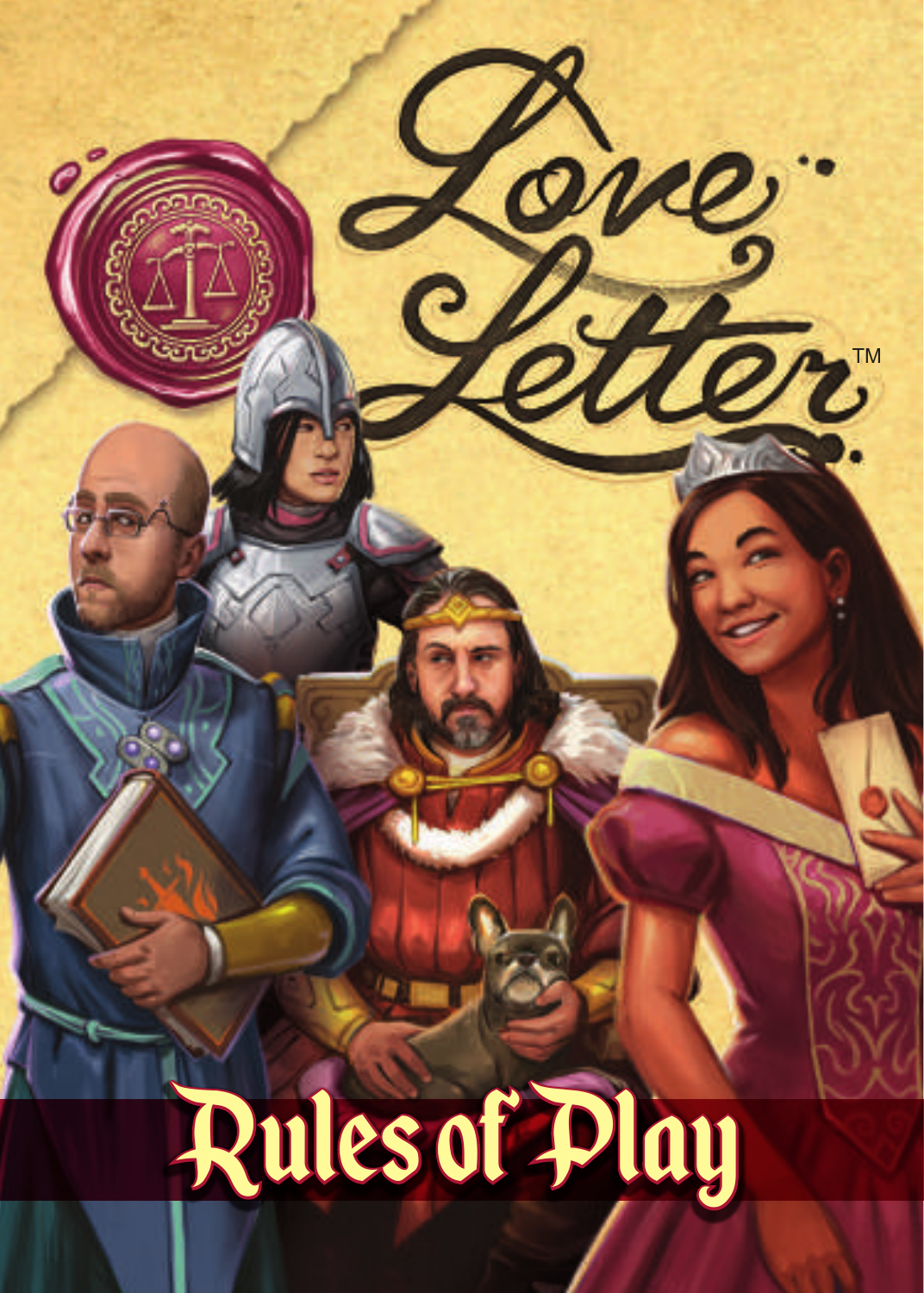

In *Love Letter*, 2–6 suitors compete to have their missives delivered to the kingdom's princess, who seeks an ideal partner and confidant for when she assumes the throne.



2





**21 Character Cards 6 Reference Cards**





**13 Favor Tokens 1 Cloth bag**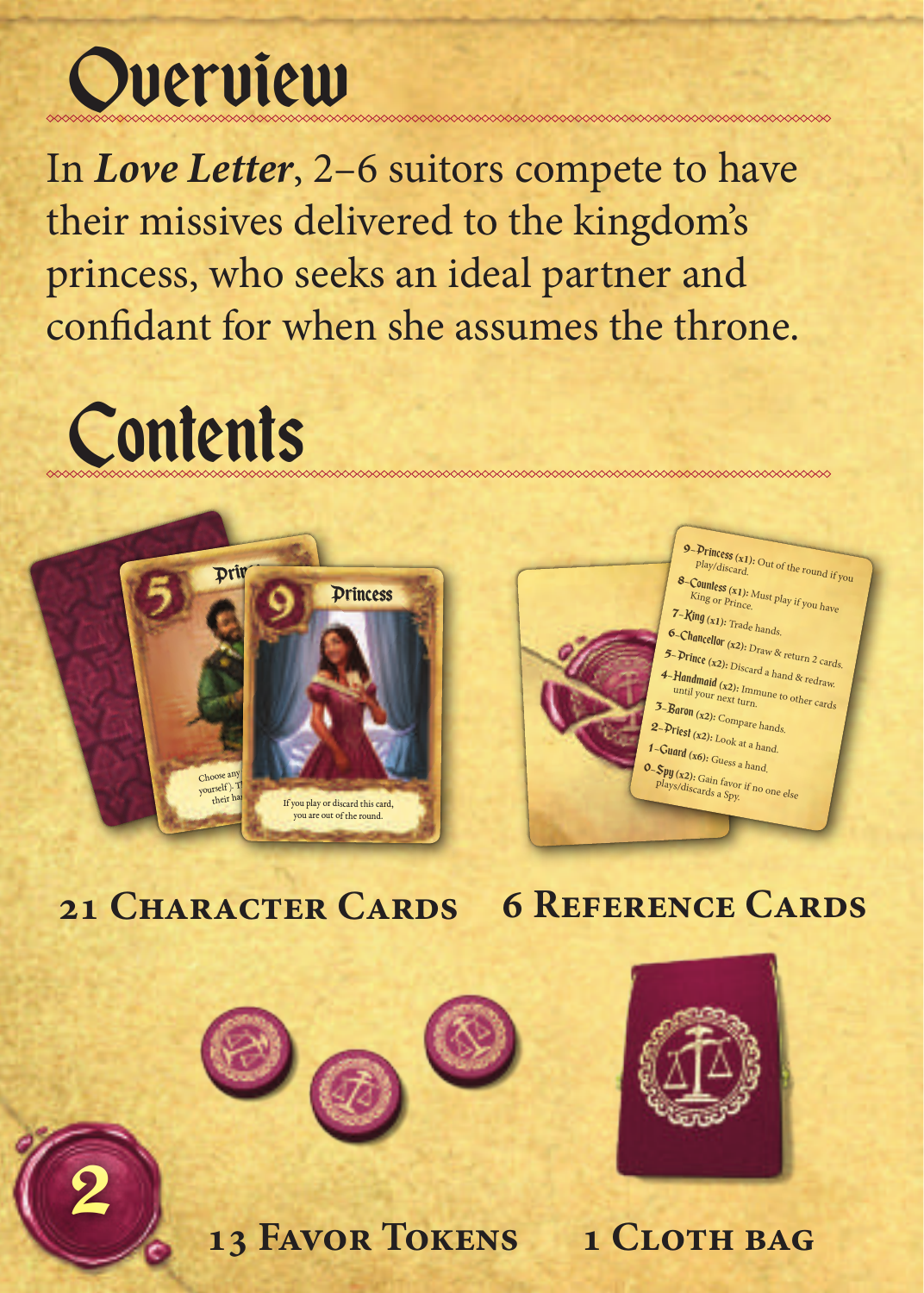

1. Give each player a reference card and return any remaining reference cards to the box.

Reference cards list the values, effects, and quantity of each character card type.

- 2. Shuffle the 21 character cards to create the deck. Place the deck facedown on the table within easy reach of all players.
- 3. Take the top card of the deck and set it aside **facedown** without looking at it. If you are playing a two-player game, take three more cards and set those aside **faceup**.
- 4. Deal each player one card from the deck as their starting hand.
- 5. The player who most recently hand-wrote a letter takes the first turn.

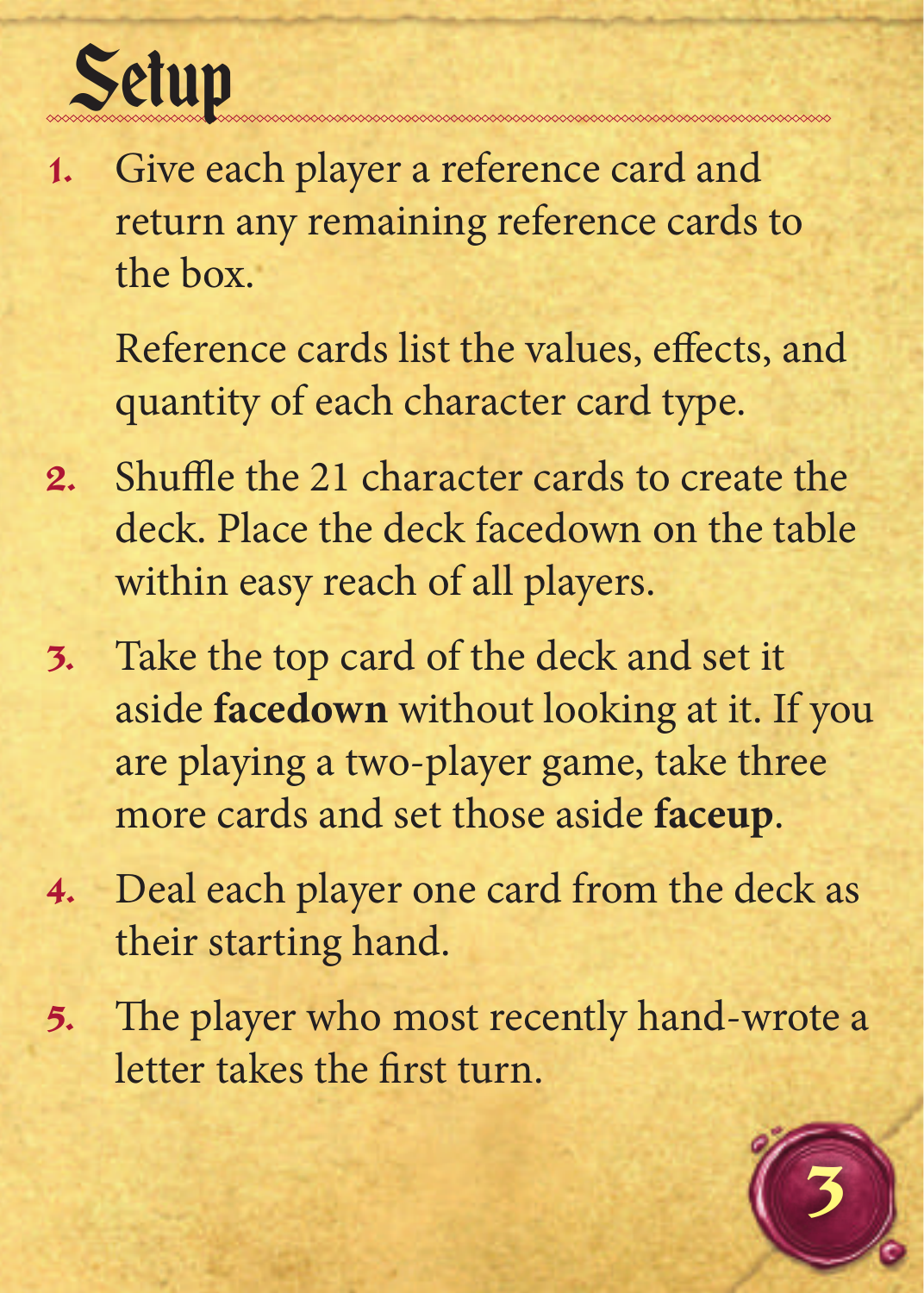# Playing the Game

*Love Letter* is played over several game rounds in which you enlist the allies, friends, and family of the Princess to carry a letter of intent to her.

The card in your hand represents the person who currently carries your letter, but this can change during the round as you draw and play cards.

To win a round, you must either have the highest-value card at the end of the round or be the only player left in the round.

## Player Turn

4

Take turns in clockwise order. On your turn, draw one card from the deck. Then, choose and play one of your two cards, resolving its effect.

> The played card stays in your play area **faceup**, and you keep the other card in your hand.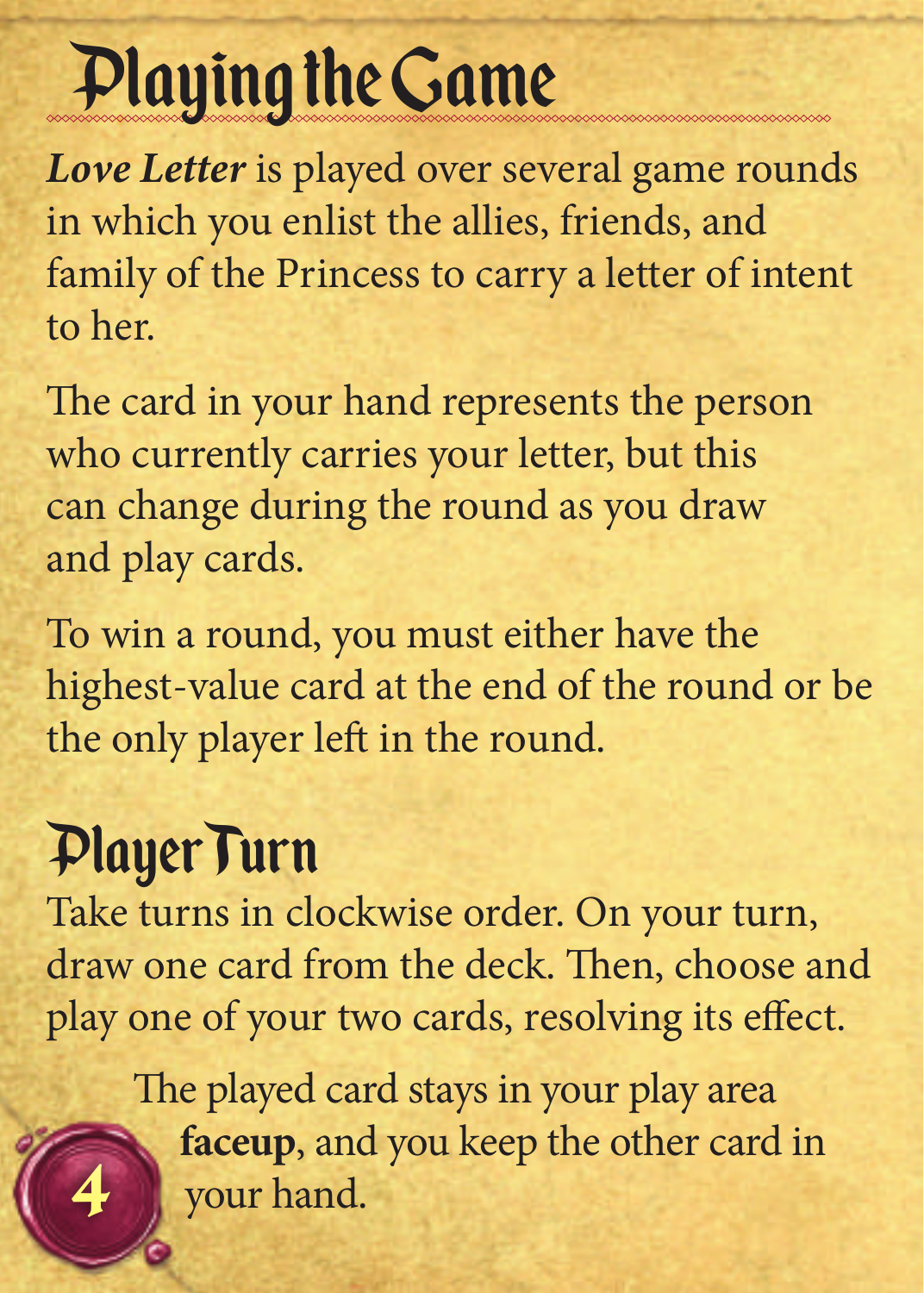### Out of the Round

Some card effects knock you out of the current round; a competing suitor has ensured that your letter cannot be delivered.

When this happens, **discard your hand faceup in front of you** (without resolving card effects).

Until the next round, **you cannot be chosen for card effects, and your turn is skipped**. Flip over your reference card to the broken seal side as a reminder.

## Played and Discarded Cards

It is important that everyone know which cards have already been played and which cards are left in the deck, so any played or discarded cards **must always be visible to everyone**.

5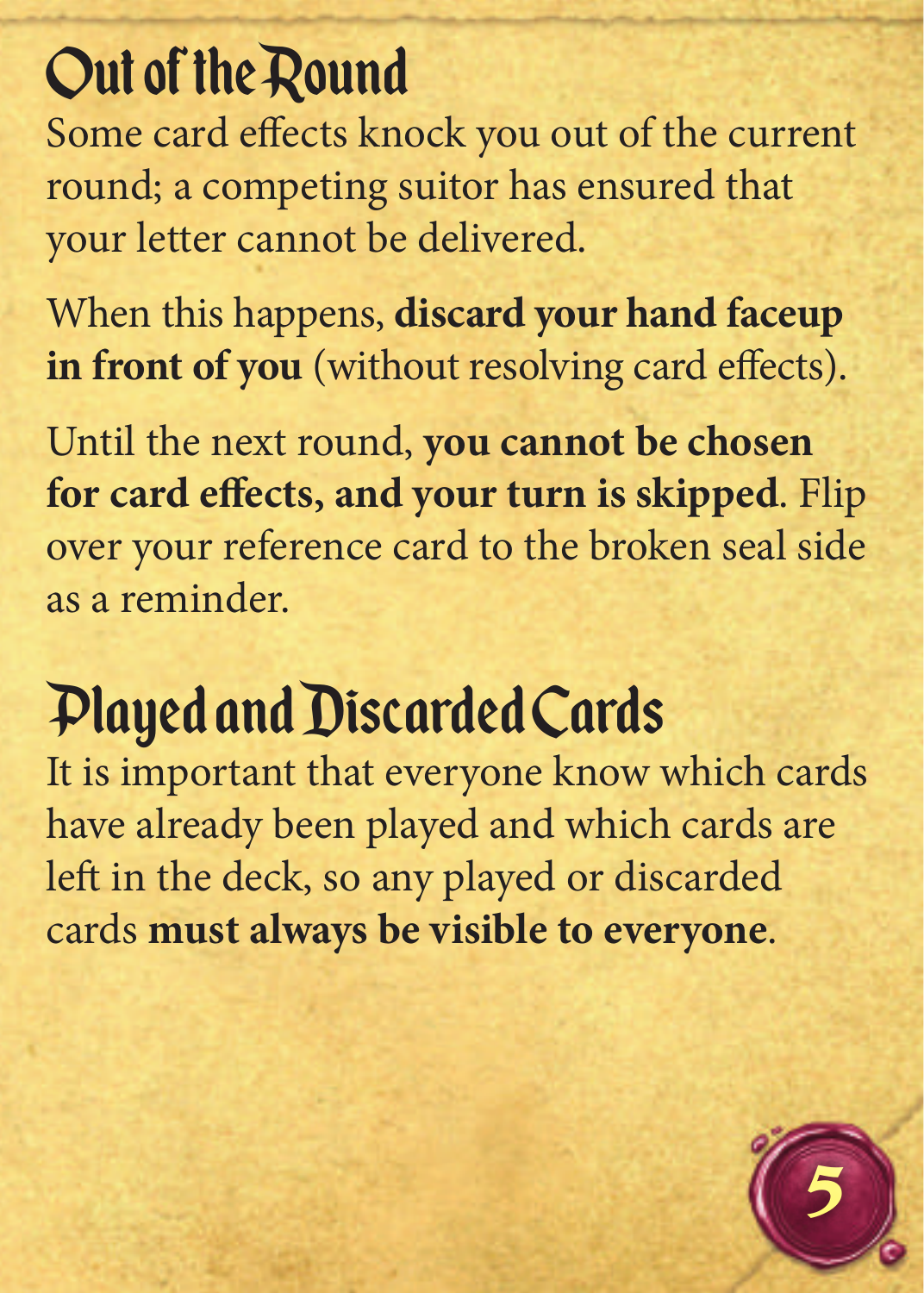### End of a Round

The round ends in one of two ways: when the **deck runs out** or when only **one player is left in the round**.

#### Deck Runs Out

**After any turn**, if the deck is empty, all players still in the round reveal and compare the cards in their hands.

If you have the highest-value card, you win the round and gain one favor token; your letter was successfully delivered to the Princess.



If there is a tie, all tied players win the round and each gains one token.

#### One Player Left

6 If you are the only player still in the round (all other players are out of the round due to card effects), the round immediately ends; you win and gain one favor token.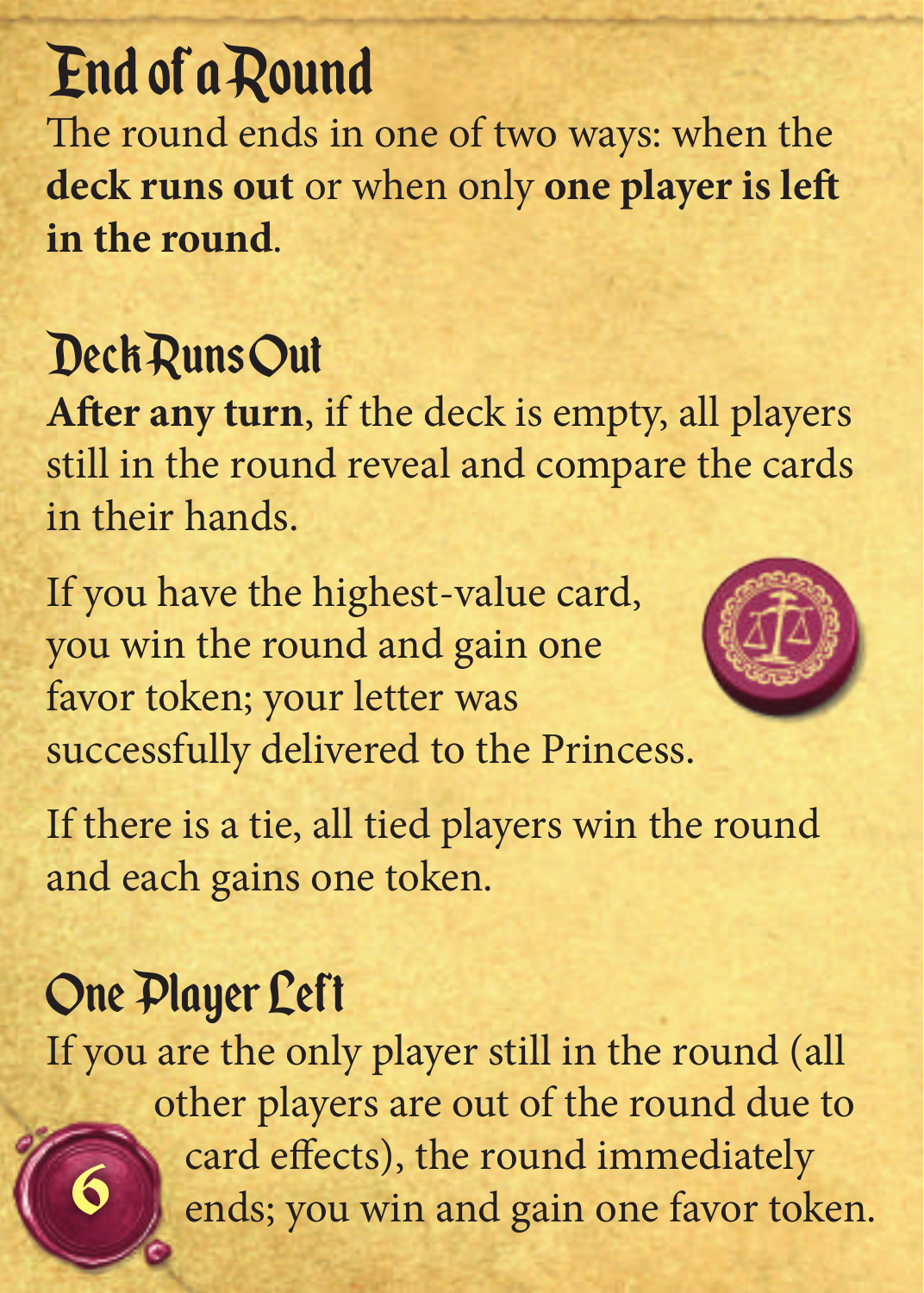# Starting the Next Round

To start a new round, repeat steps 2–4 of setup (shuffle the character cards, set some aside, and deal each player one card). **The player who won the previous round** takes the first turn.

If there was a tie in the previous round, randomly decide among the tied players who takes the first turn.

# **Ulinning the Game**

The game ends when one player has enough favor tokens to win (based on the number of players—see table below). Multiple players can simultaneously win the game.

7

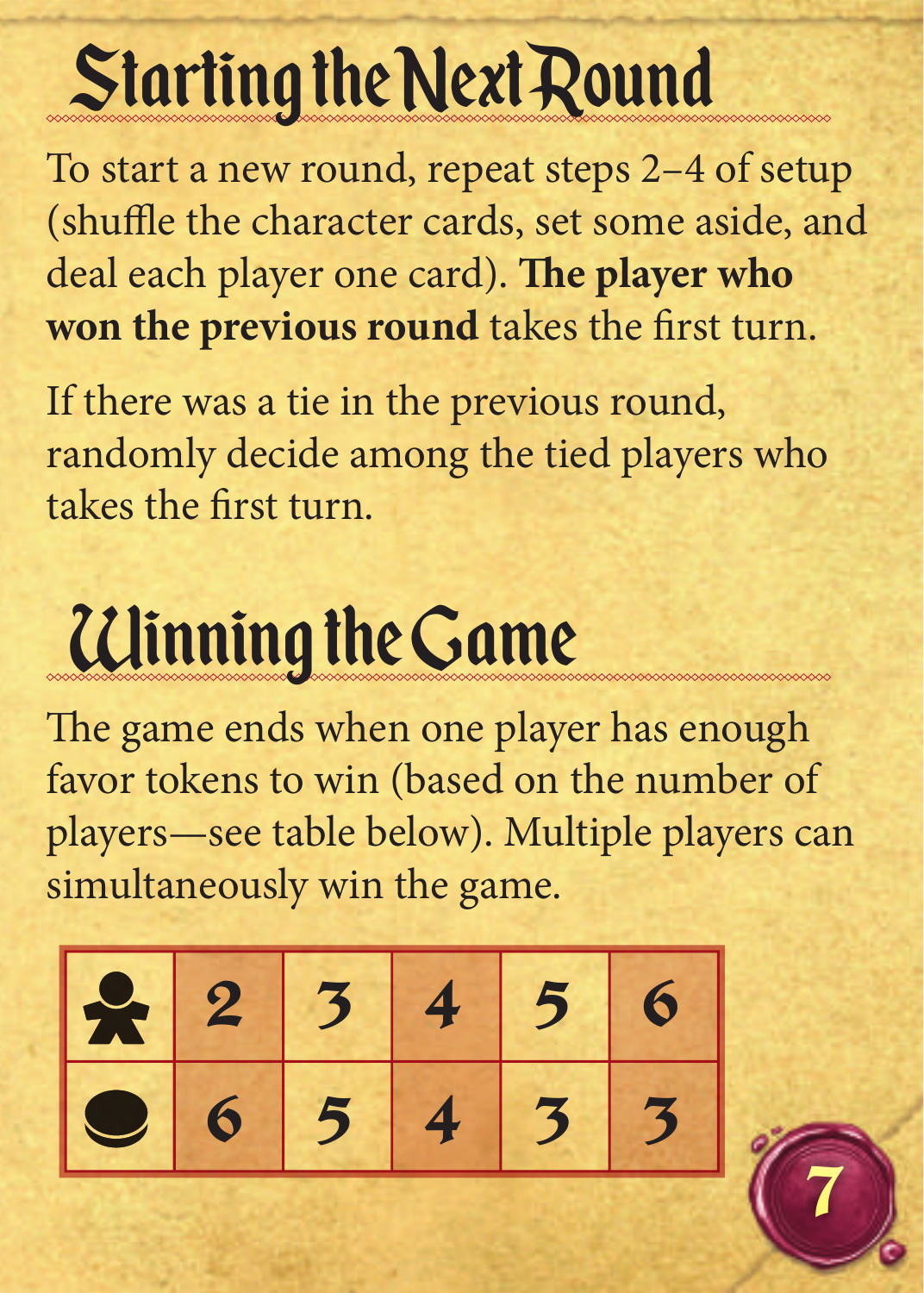# Card Effects

Each card features a key person in the Princess's life. A set of dots on the left side of each card shows how many of that card are in the deck (with yellow indicating what to remove for the classic version, see page 14).

The text on each card is a brief summary of the card's effect. The following section, pages 8–13, provides the complete rules for each character.



8

#### 9. Princess

If you either play or discard the Princess **for any reason**, you are immediately out of the round.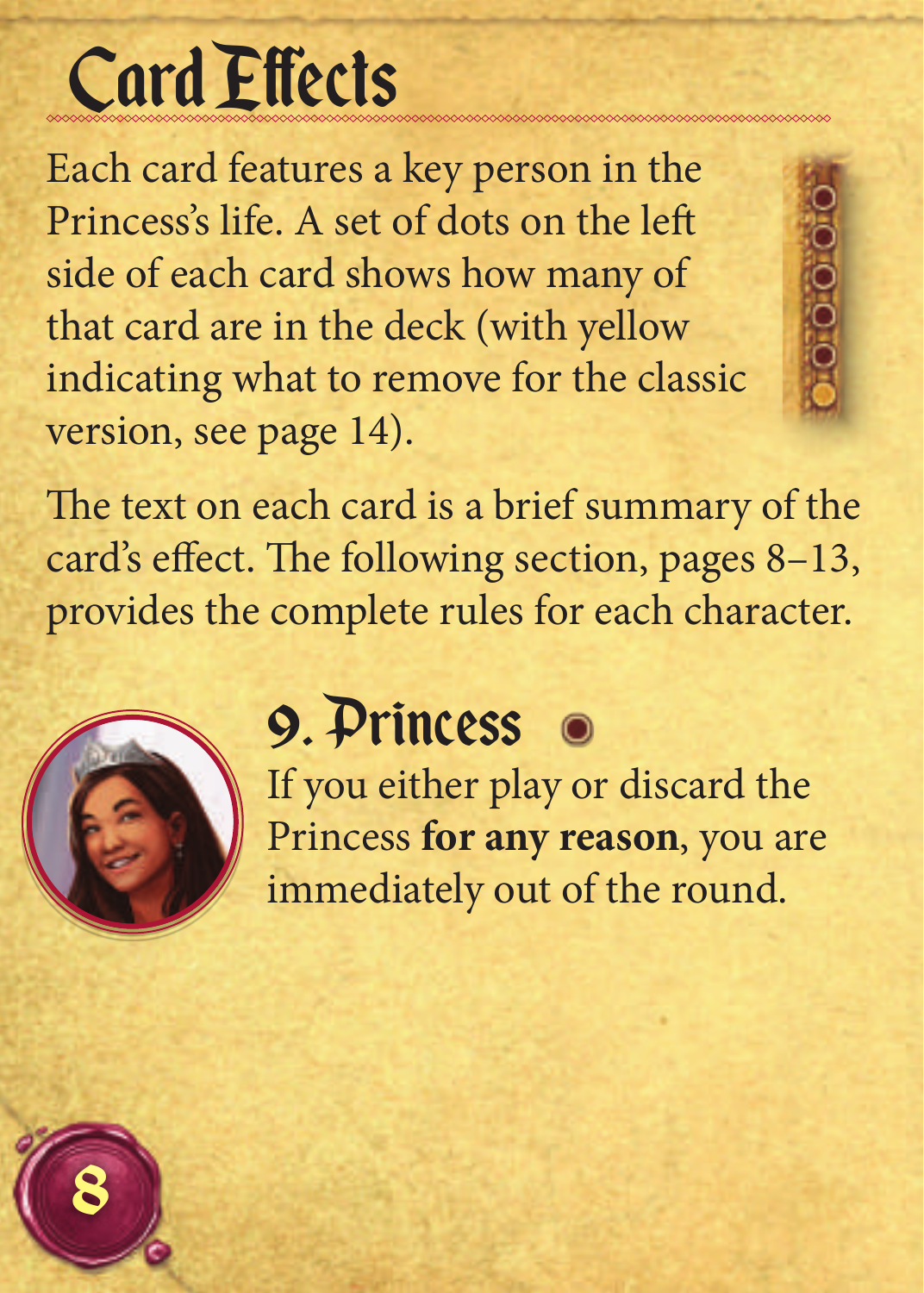

Counter of the County of the County

### 8. Countess

The Countess has no effect when played or discarded.

You **must** play the Countess as the card for your turn if either the **King** or a **Prince** is the other card in your hand.

You can still choose to play the Countess as the card for your turn even if you do not have the King or a Prince.

When you play the Countess, **do not reveal your other card**; the other players will not know if you were forced to play it or chose to play it.

The Countess's effect does not apply when you draw cards for other effects (Chancellor).



# 7. King

Choose another player and trade hands with that player.

9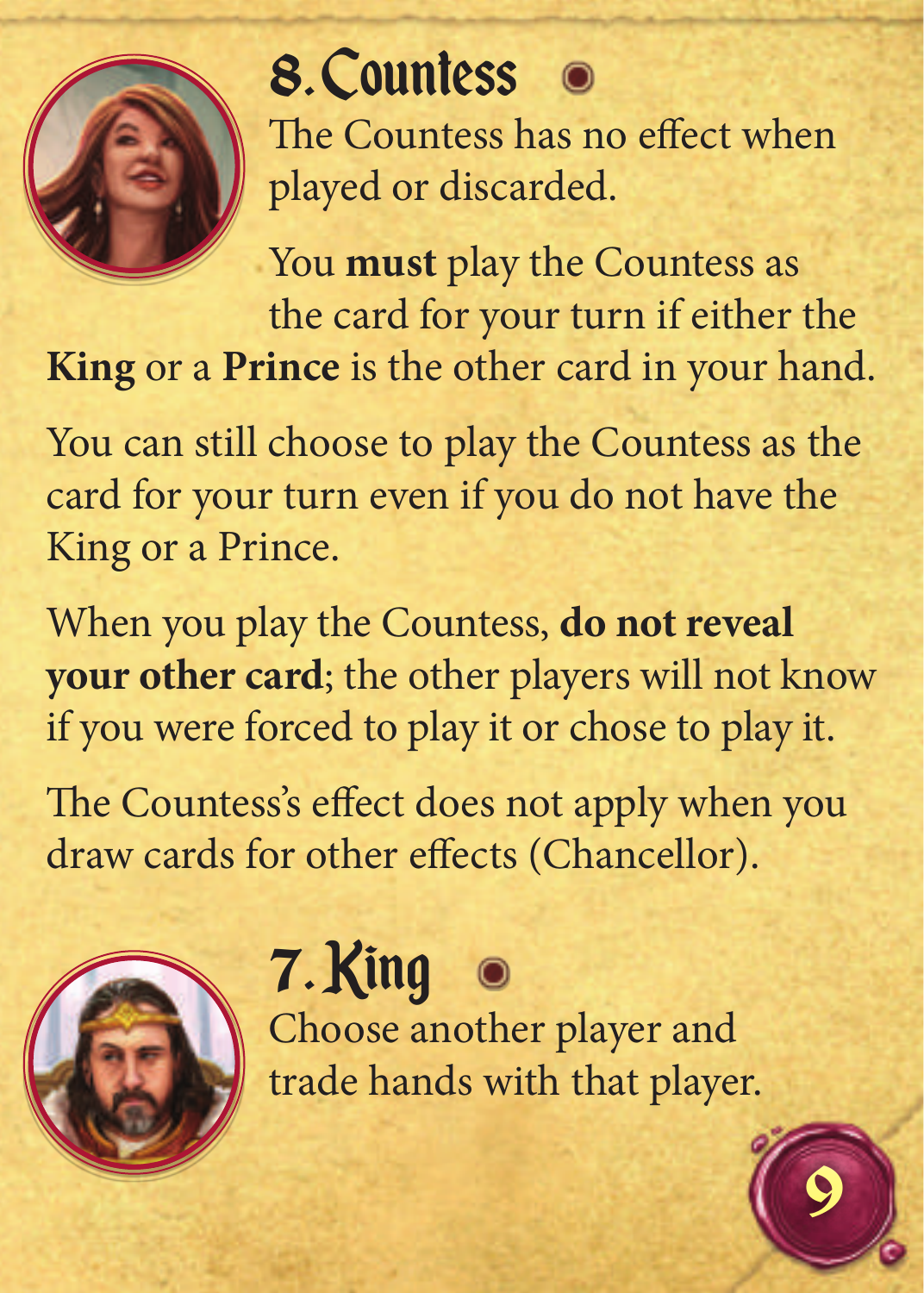

## 6. Chancellor

Draw two cards from the deck into your hand. Choose and keep **one** of the three cards now in your hand, and place the other **two**

facedown on the bottom of the deck in any order.

If there is only one card in the deck, draw it and return one card. If there are no cards left, this card is played with no effect.



10

#### 5. Prince

Choose **any** player (including yourself). That player discards their hand (without resolving its effect) and draws a new hand.

If the deck is empty, the chosen player draws the facedown set-aside card.

> If a player chooses you for the Prince effect, and you are forced to discard the Princess, you are out of the round.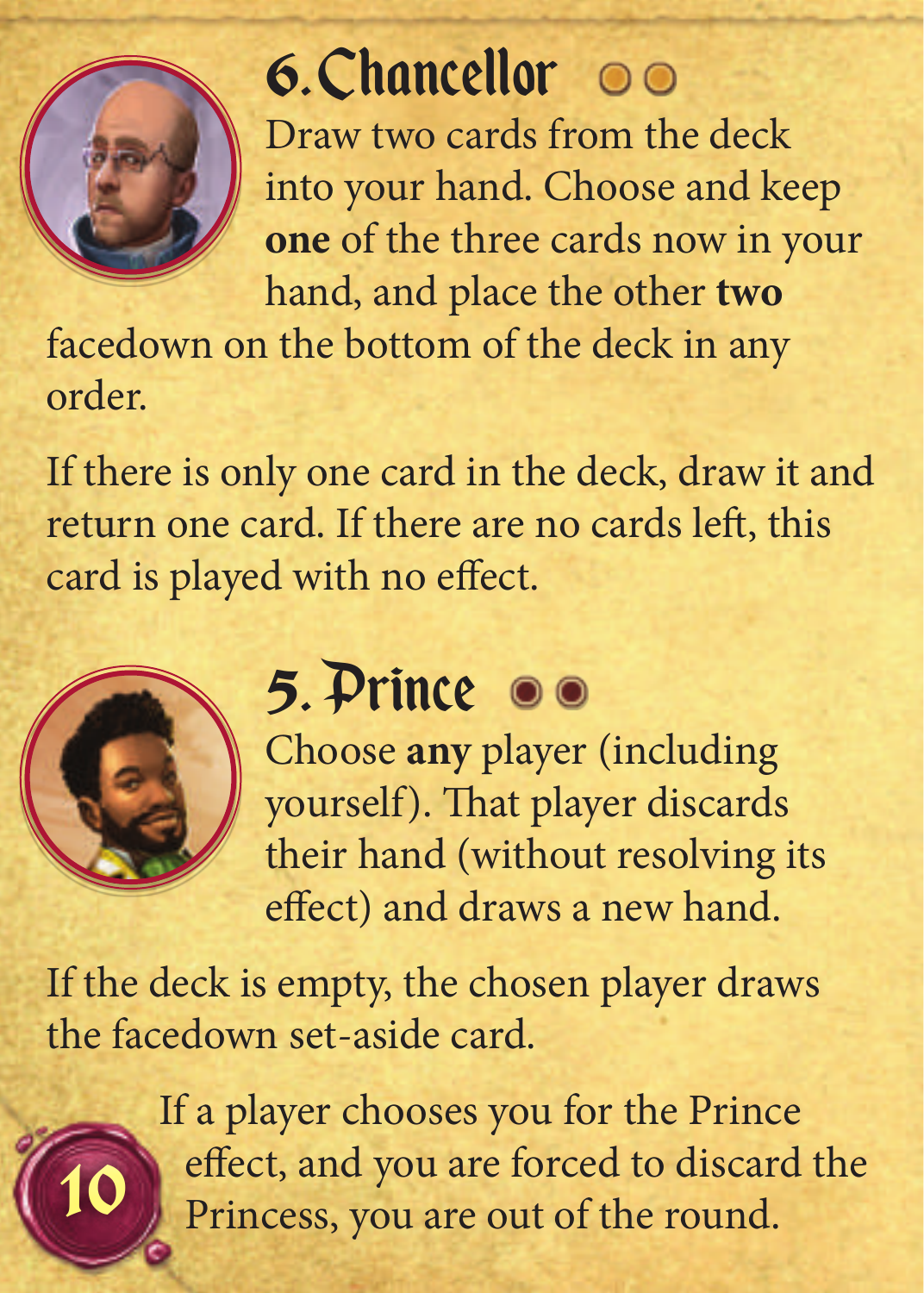

## 4. Handmaid oo

Until the start of **your next turn**, other players cannot choose you for their card effects.

In the rare case that **all other players** still in the round are "protected" by a Handmaid when you play a card, do the following:

- ❧ If that card requires you to choose **another player** (Guard, Priest, Baron, King), your card is played with no effect.
- $\text{#}$  If that card requires you to choose any **player** (Prince), then you must choose yourself for the effect.

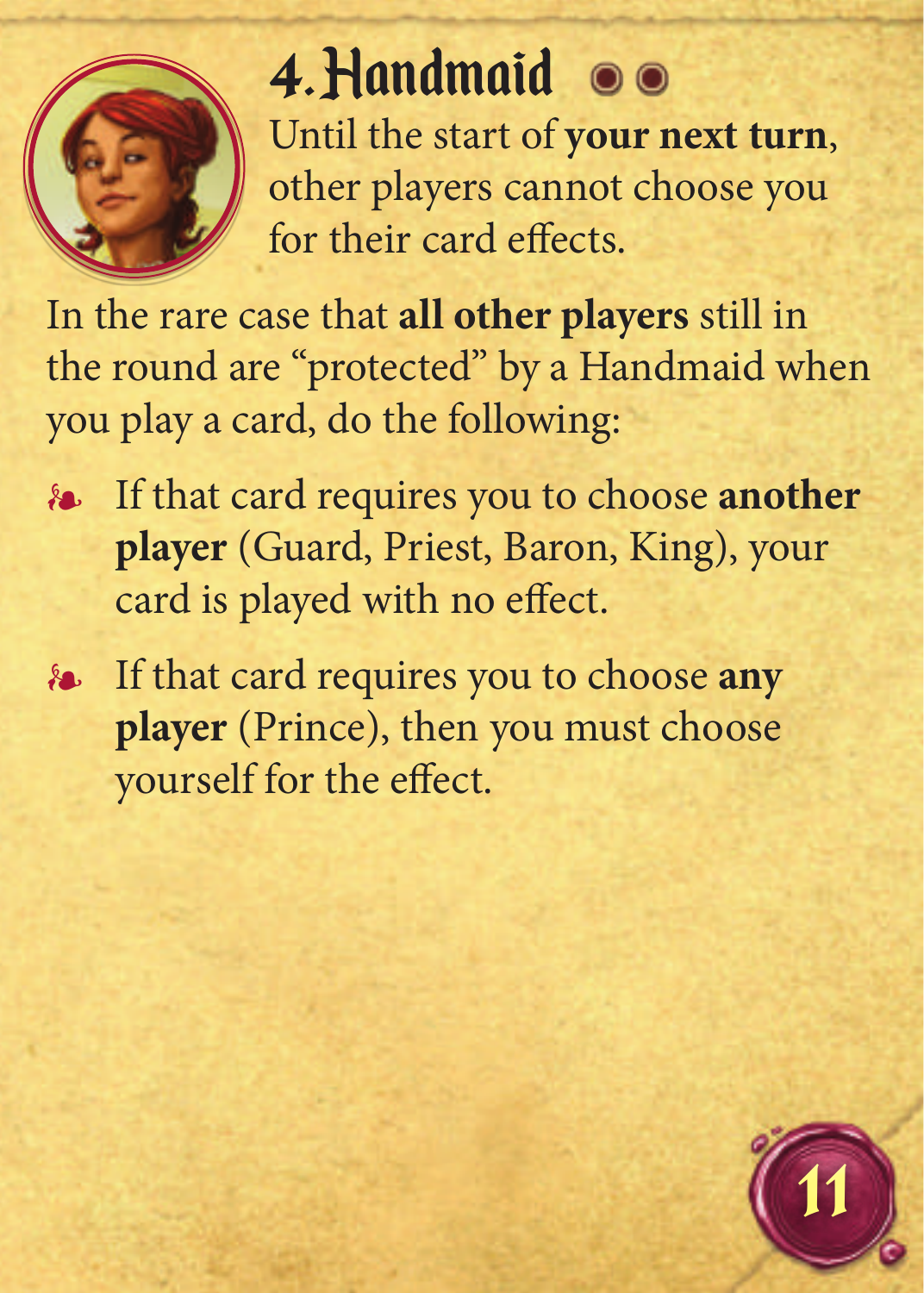

#### 3. Baron

Choose another player. You and that player secretly compare your hands. Whoever has the lowervalue card is out of the round.

If there is a tie, neither player is out of the round. e is a tre,<br>1.



### 2. Priest

Choose another player and secretly look at their hand (without  $\sqrt{\frac{1}{\sqrt{1-\frac{1}{n}}}}$  revealing it to anyone else).



12

Choose and look at another player's hand.

#### 1. Guard **OOOOOOO**

Choose another player and name a character other than Guard. If the chosen player has that card in their hand, they are out of the round.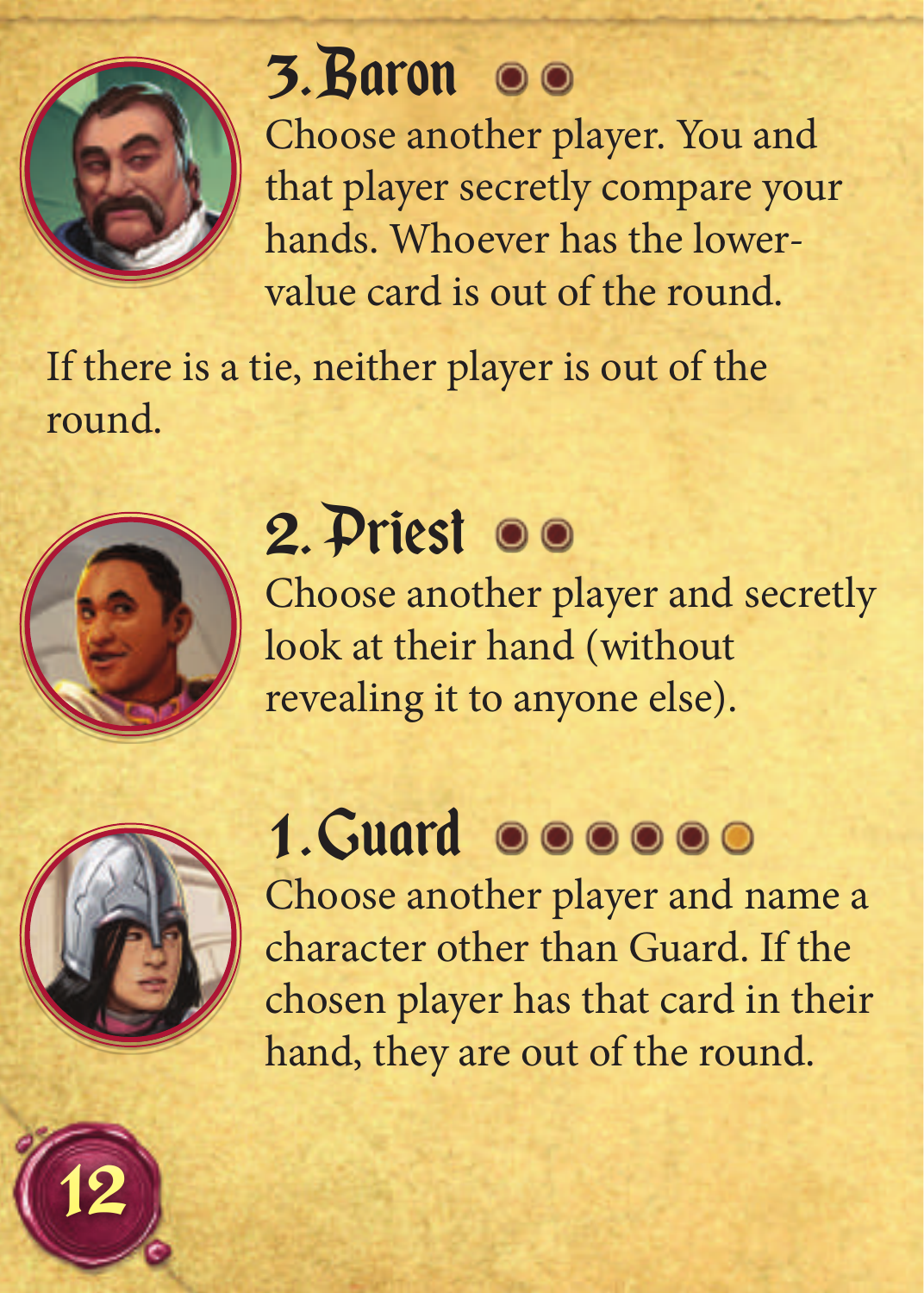

 $0.$  Spy  $\circ$   $\circ$ A Spy has no effect when played or discarded.

At the end of the round, if you are the **only player still in the round** who played or discarded a Spy, you gain one favor token.

This does not count as winning the round; the winner (even if it is you) still gains their token.

Even if you play and/or discard two Spies, you still gain only one token.

#### Rule Mistakes  $R$ uit 1/15

Accidental or not, there are many ways in which a player could make a rule mistake, such as dishonesty when chosen for a Guard effect or by not playing the Countess when required.

13

Players should make sure they understand game rules and always double-check their cards; mistakes like these can strongly disrupt the play experience.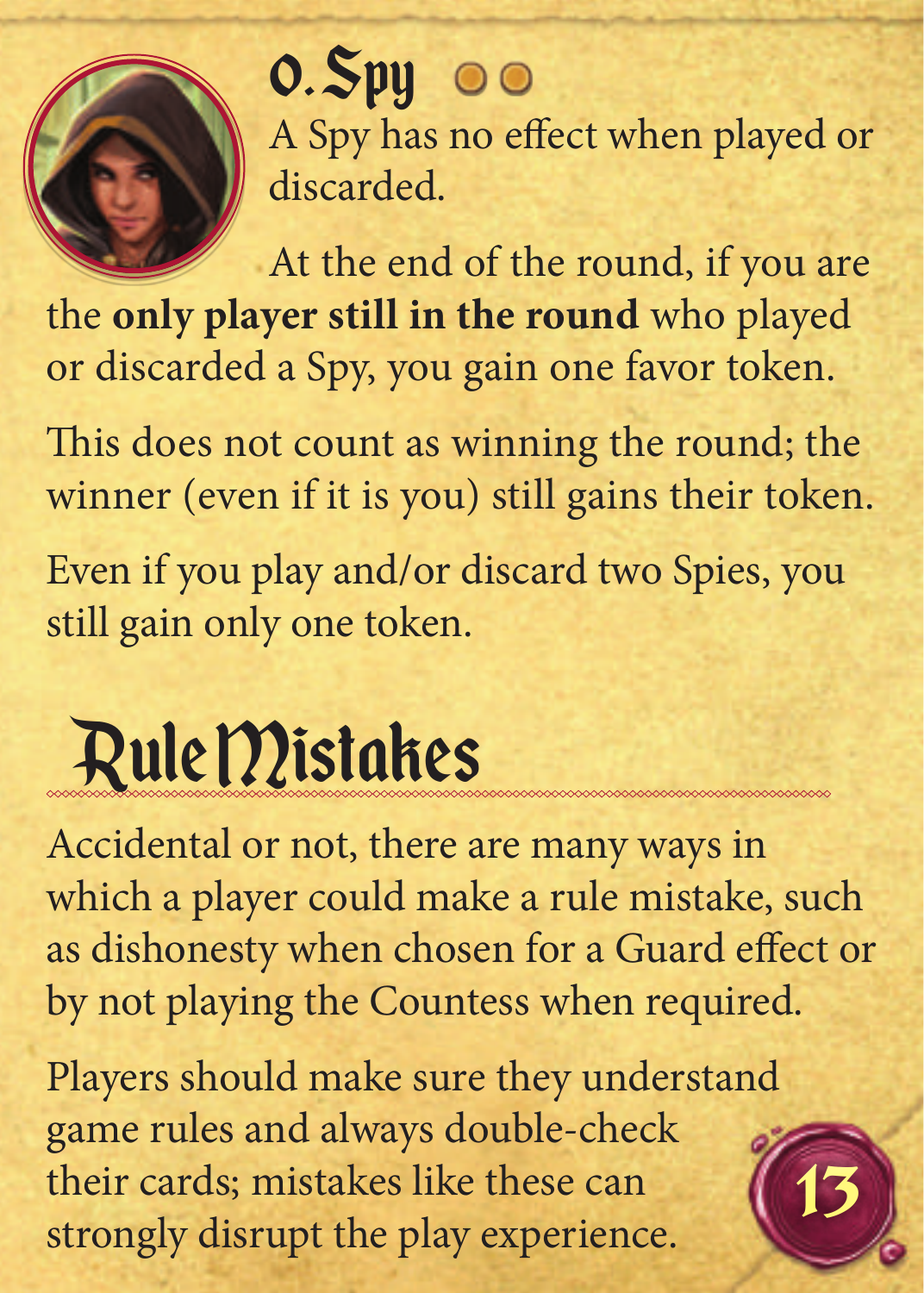# .Classic Version

Included in this edition of *Love Letter* are the rules to play the classic version of the game, though it supports **only 2–4 players**.

To play the classic version, before setup, return these cards to the bag:

- ❧ 1 Guard
- ❧ 2 Chancellors
- ❧ 2 Spies

All other rules for the game are unchanged.

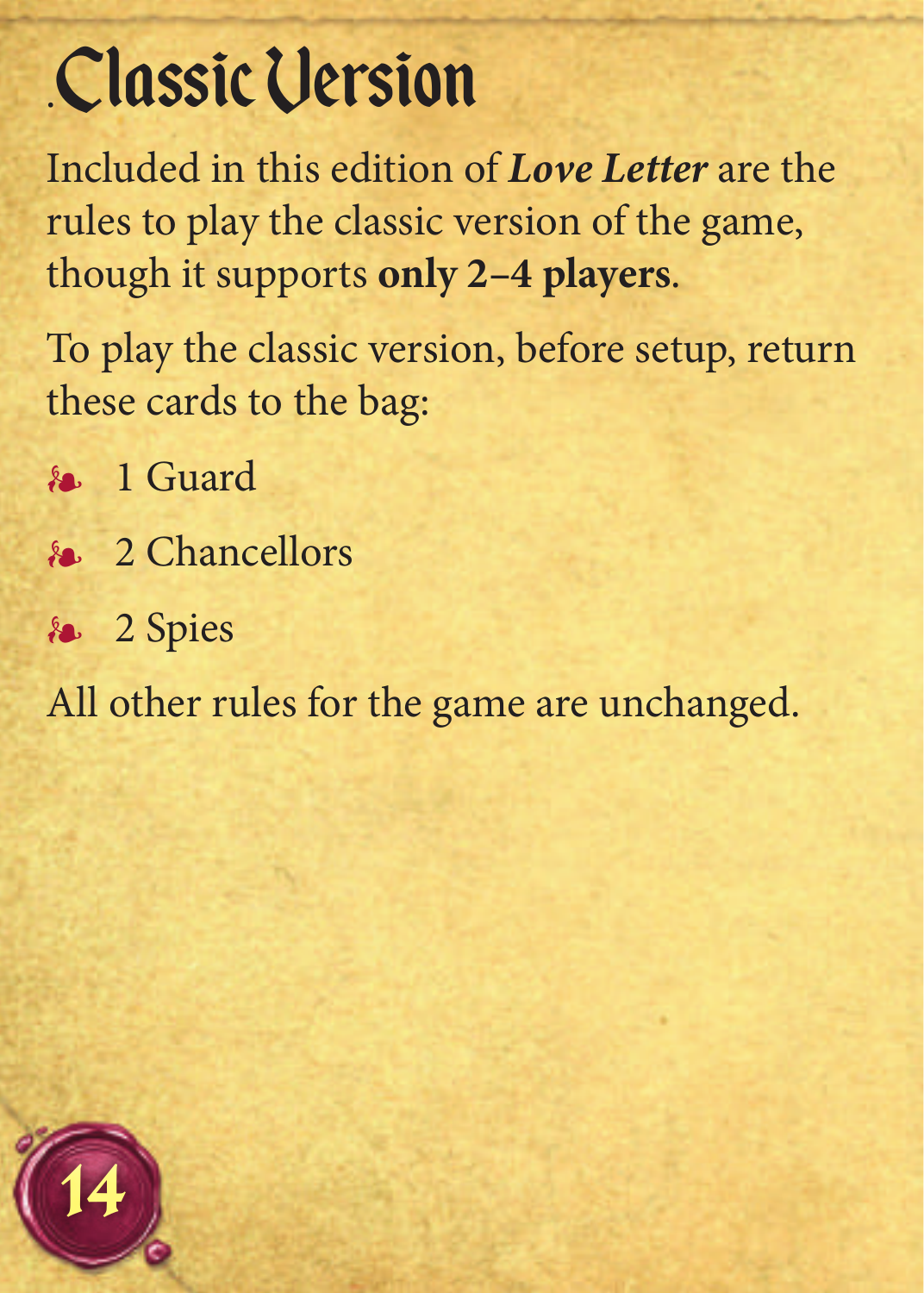## **Credits**

**Game Design:** Seiji Kanai

**Game Development:** Justin Kemppainen & Alexandar Ortloff

**Producer:** Justin Kemppainen

**Editing:** Steven Kimball

**Graphic Design:** Samuel R. Shimota

**Character Art:** Andrew Bosley

**Art Direction:** Samuel R. Shimota

**Publisher:** Steven Kimball

**Playtesters:** Beth Erikson, Thomas Gallecier, Dan Gerlach, John Hannasch, Monica Helland, Bree Lindsoe, Jasmine Radue, Danielle Robb, Michael Sanfilippo, Sarah Swindle



1995 County Rd B2 West Roseville, MN 55113 USA 651-639-1905 info@ZManGames.com



© 2019 Z-Man Games. Z-Man Games is an ® of Z-Man Games. Love Letter and the Z-Man logo are TMs of Z-Man Games. Fantasy Flight Supply is a TM of Fantasy Flight Games. Actual components may vary from those shown. .